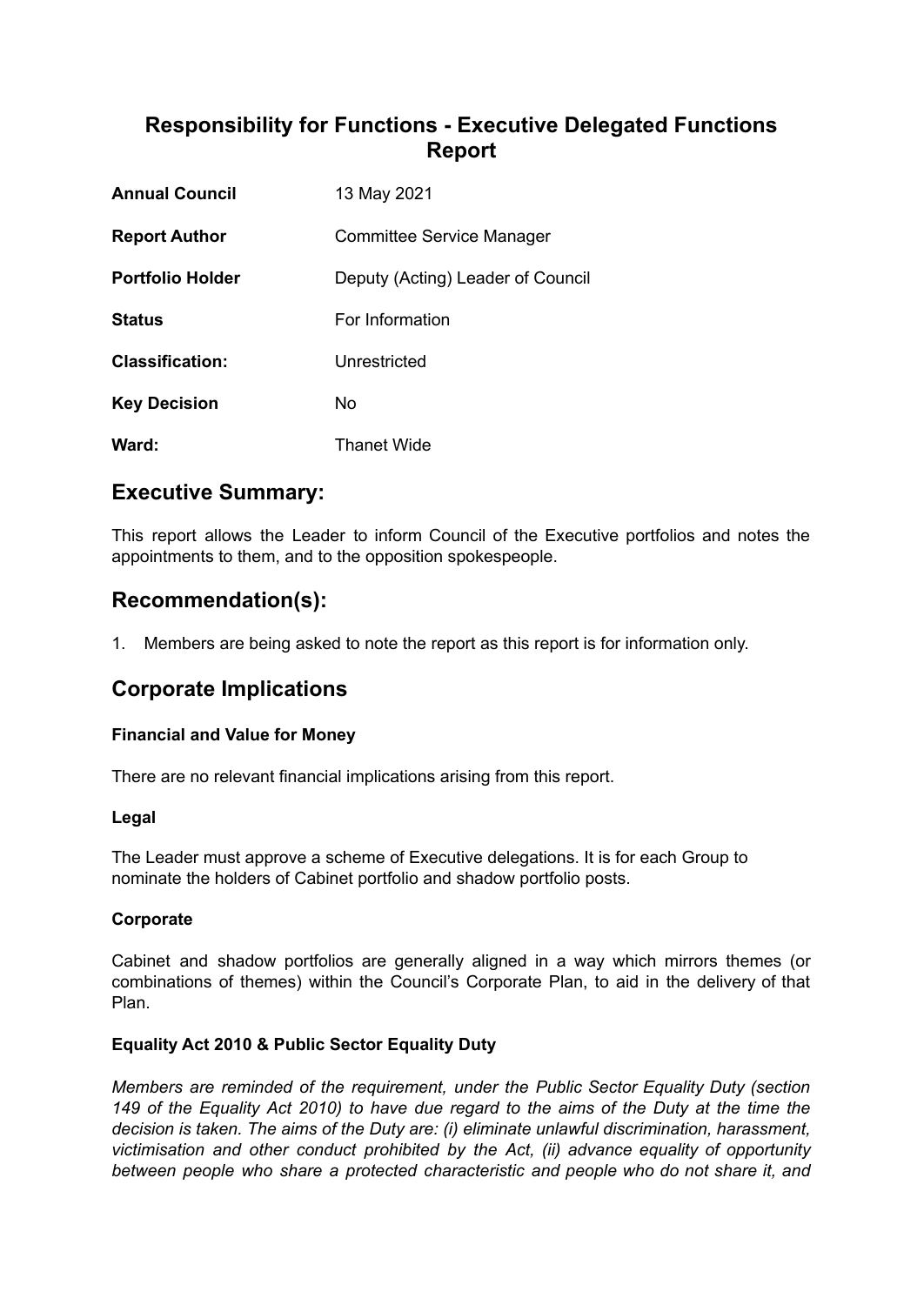*(iii) foster good relations between people who share a protected characteristic and people who do not share it.*

*Protected characteristics: age, sex, disability, race, sexual orientation, gender reassignment, religion or belief and pregnancy & maternity. Only aim (i) of the Duty applies to Marriage & civil partnership*.

This report relates to the following aim of the equality duty: - *(Delete as appropriate)*

- *● To eliminate unlawful discrimination, harassment, victimisation and other conduct prohibited by the Act.*
- *● To advance equality of opportunity between people who share a protected characteristic and people who do not share it*
- *● To foster good relations between people who share a protected characteristic and people who do not share it.*

There are no equity and equalities implications arising from this report. However it is important to be aware of the Council's responsibility under the Public Sector Equality Duty (PSED) and show evidence that due consideration had been given to the equalities impact that may be brought upon communities by the decisions made by Council.

# **CORPORATE PRIORITIES**

This report relates to the following corporate priorities: -

- Growth
- Environment
- Communities

### **1.0 Introduction and Background**

1.1 In accordance with the Council's constitution:

"In each Council Year the Leader will allocate a range of functional responsibilities (called 'a portfolio') to the members of the Cabinet and will at the Annual Meeting also notify Council of such allocation and will cause that to be recorded in the Constitution of the Council."

- 1.2 The Leader of Council is responsible for any functions which are not specifically required to be carried out by the Council under regulations. All of the functions of the Council are executive functions except for:
	- a. Those listed in Schedule 1 of the Local Authority's (Functions and Responsibilities) (England) Regulations 2000 (as amended); and
	- b. Those set out in the Council's Constitution as being the responsibility of the Council or a body established by the Council.
- 1.3 The range of functions that are the responsibility of the executive that the Leader has assigned to the Leader, Cabinet or individual Cabinet Members will be announced at the meeting. The Scheme of executive functions which the Leader has delegated to officers will also be announced at the meeting.